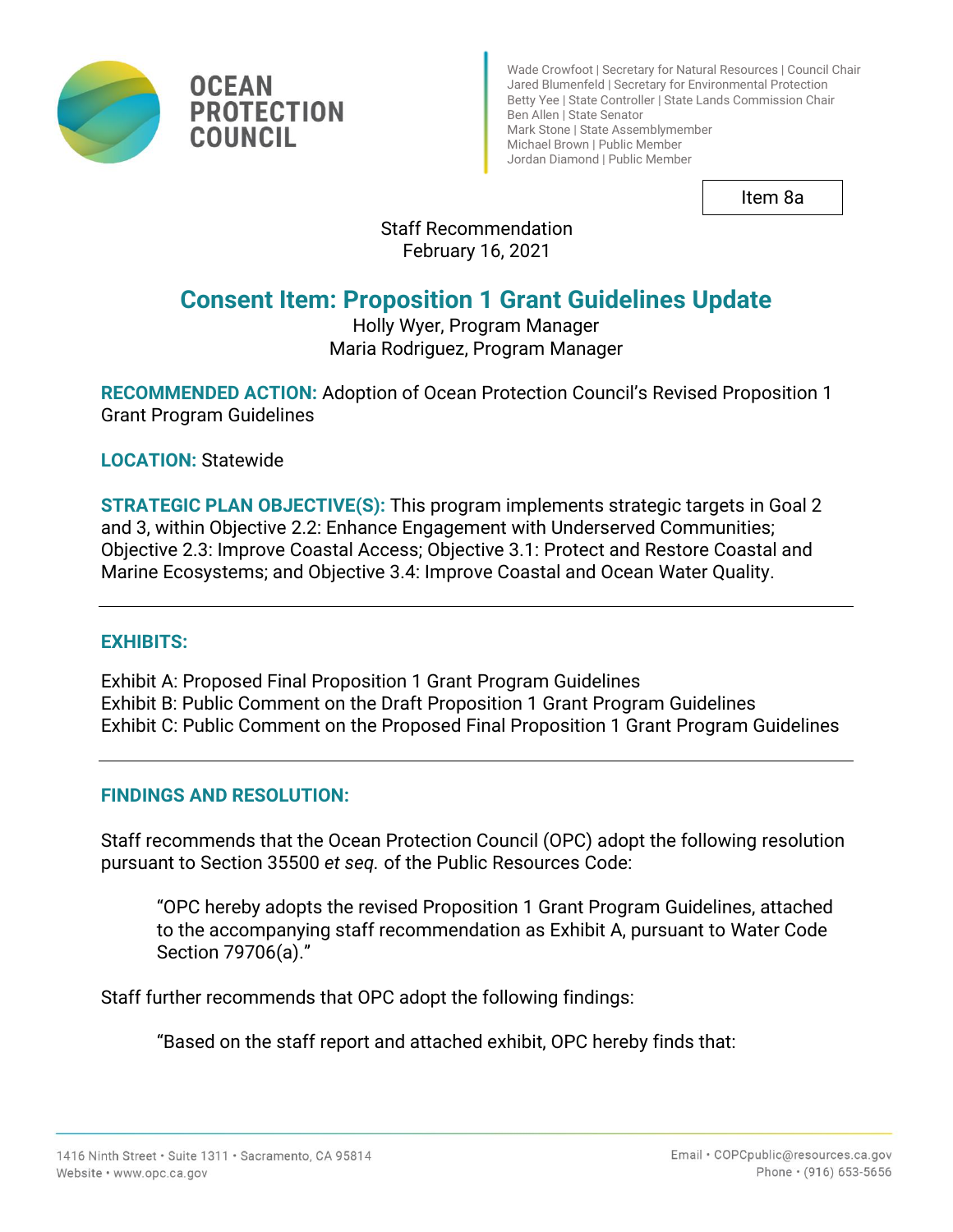- 1. The revised Proposition 1 Grant Program Guidelines are consistent with the purposes of Division 26.5 of the Public Resources Code, the Ocean Protection Act.
- 2. The revised Proposition 1 Grant Program Guidelines are consistent with Division 26.7 of the California Water Code, the Water Quality, Supply, and Infrastructure Improvement Act of 2014."

## **PROJECT SUMMARY:**

The revised Proposition 1 Grant Program Guidelines (Grant Guidelines) establish the general process, procedures, and criteria that OPC will use to solicit applications, evaluate proposals, and award grants pursuant to Proposition 1 (Prop 1). The revised Grant Guidelines identify the overall priorities for OPC funds and the additional project requirements and evaluation processes applicable to Prop 1-funded projects. OPC staff developed the revised Grant Guidelines (Exhibit A) consistent with the process and requirements of Chapter 4 of Prop 1 (CWC §79703 et seq.) and Chapter 6 of Prop 1 (CWC §79730 et seq.).

The revised Grant Guidelines are intended to reflect OPC's focus and prioritization on projects that benefit communities entitled to environmental justice. Additionally, Prop 1 requires that funding support multi-benefit ecosystem and watershed protection, and restoration projects with a component that improves water quality. Major revisions to the revised Grant Guidelines include:

- OPC's refined priorities for Round 4 solicitation;
- A new proposal submission process; and
- Updated scoring criteria.

#### **Background**

The Water Quality, Supply, and Infrastructure Improvement Act of 2014 (Prop 1) was approved by voters in November 2014 (California Water Code (CWC) Division 26.7). Prop 1 is intended to fund projects that meet the goals of the Water Action Plan to provide more reliable water supplies, restore important species and habitat, and develop a more resilient and sustainably managed water system) to better withstand inevitable and unforeseen pressures in the coming decades. Chapter 6 of Prop 1, "Protecting Rivers, Lakes, Streams, Coastal Waters, and Watersheds," allocates \$30 million to the OPC for a competitive grant program for multi-benefit ecosystem and watershed protection and restoration projects in accordance with statewide priorities, CWC §79730 and §79731(d).

OPC has had three solicitation rounds of Prop 1 funding from 2015 to 2019. In 2015, OPC developed and adopted initial Grant Guidelines consistent with Chapter 4 and Chapter 6 of Prop 1 (CWC §79703 et seq. and CWC §79730 et seq., respectively). The initial Grant Guidelines were revised in 2017 to reflect staff feedback on the evaluation and scoring process and align with OPC priorities for rounds 2 and 3 of Prop 1 funding for FY 17-18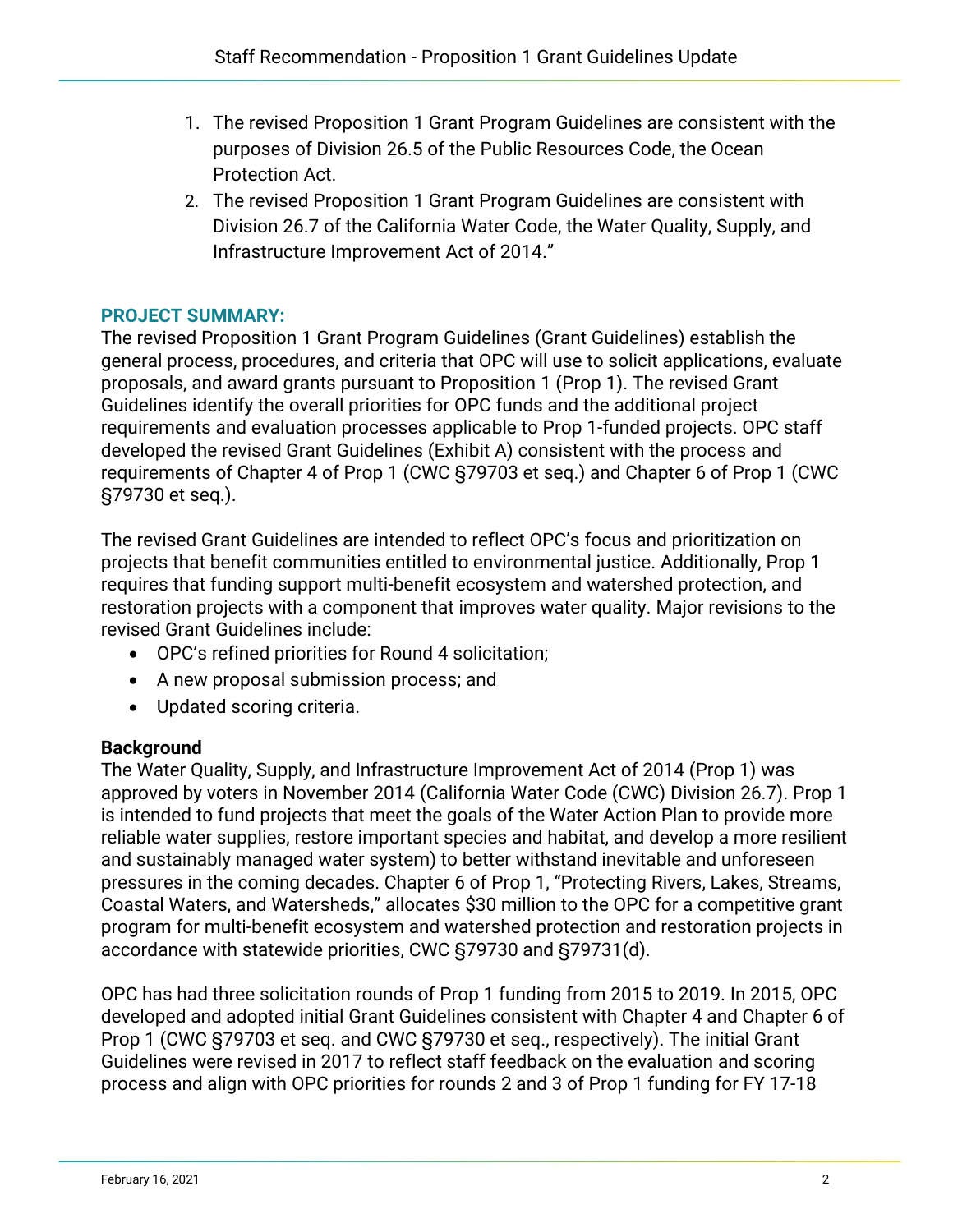and FY 19-20. The round 4 solicitation will be released in March 2021 with the remaining \$7.5 million of OPC's Prop 1 funds.

### **OPC Funding Priorities for Prop 1**

Consistent with Prop 1 requirements, projects should provide multi-benefit ecosystem and watershed protection and restoration projects with a component that that improves water quality. OPC seeks to advance coastal projects that directly benefit communities, including: [disadvantaged and severely disadvantaged communities](https://www.parksforcalifornia.org/communities/?overlays=parks) (DACs/SDACs)<sup>1</sup>, California Native Tribes and Tribal Governments, and communities that score above 80% on [CalEnviroScreen](https://oehha.ca.gov/calenviroscreen/report/calenviroscreen-30) results (Communities). Additionally, OPC seeks to advance projects that are led by community-based organizations. Prop 1 funding will prioritize coastal projects in or near Communities that propose restoration, habitat enhancement, and resilience to climate change, including adaptation to sea-level rise, flooding, and shoreline erosion.

Please see below for examples of OPC's Priority Project Types for coastal projects benefitting Communities:

- Restoration projects that address habitat loss and environmental degradation.
- Community-led projects that reduce pollutant run-off, restore urban waters, streams, and beaches and address water quality in a [Critical Coastal Area \(CCA\)](https://documents.coastal.ca.gov/assets/water-quality/critical-coastal-areas/Find%20a%20Critical%20Coastal%20Area%20by%20Name%2012-18-19.pdf)<sup>2</sup>.
- Multi-benefit projects that improve access, coastal ecology, and local water resilience. Multi-benefits may include carbon sequestration.
- Projects that promote risk reduction and resiliency of the built and natural environment in the face of sea-level rise, including innovative design elements and approaches such as living shorelines and nature-based infrastructure.
- Projects that address needs of communities at risk of exposure to toxic or hazardous sites due to sea-level rise and flooding.
- Projects that improve ecosystem health and resiliency to impacts of climate change.
- Projects that develop green infrastructure solutions in coastal environments to address water quality problems.

#### **Other Revisions to Grant Guidelines**

In addition to OPC's priorities for Prop 1 funding, other major revisions to the Grant Guidelines include a new proposal submission process and updated scoring criteria. To

<sup>1</sup> Prop 1 uses the definition of a "disadvantaged community" as defined by California Water Code §79505.5a: "Disadvantaged community is a community with an annual median household income that is less than 80% of the statewide annual median household income."

 $2$  Critical Coastal Areas (CCA) identify coastal watersheds that reflect the dual goals of improving degraded coastal water quality, and providing extra protection from polluted runoff to coastal waters with recognized high resource value. (Coastal Water Quality Program, California Coastal Commission, December 2019).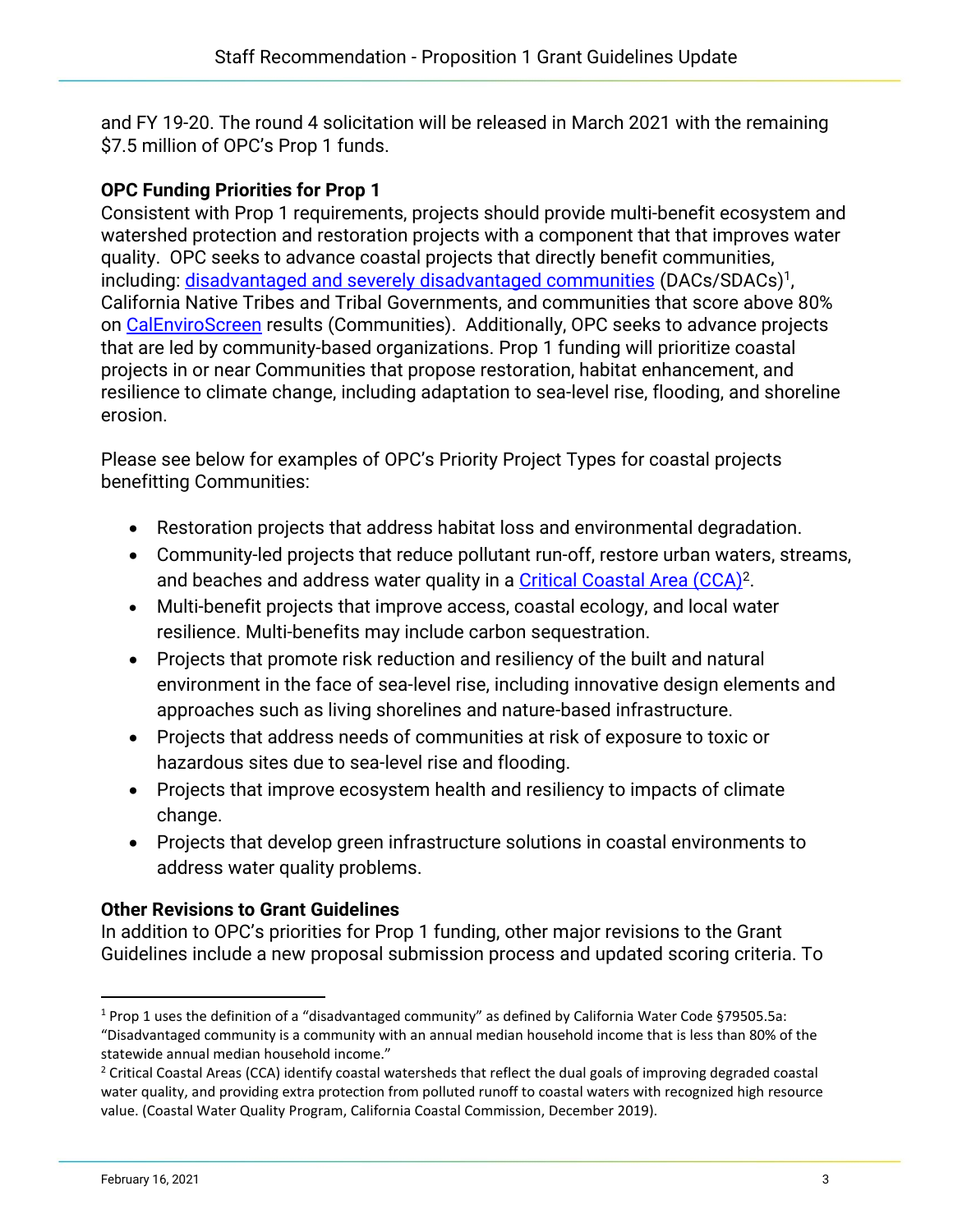improve and streamline the proposal submission process, applications for upcoming Prop 1 solicitations will no longer be submitted online through the System for Online Application Review (SOAR). Instead, applications will be accepted via email to make it easier and more accessible for all applicants to submit proposals. Additionally, letters of Intent (LOI) will be required as an initial step during the competitive application process, selected applicants will be invited to submit a full proposal after the LOIs are reviewed. The scoring criteria was updated to reflect OPC priorities for Prop 1 funding focused on providing meaningful and direct benefits to Communities. The new scoring criteria aims to simplify project review and prioritize projects that achieve the following:

- Ensure alignment with Prop 1 and OPC Priority Project Types; and
- Demonstrate significant benefits to Communities Entitled to Environmental Justice.

Other revisions include grantee opportunities for advanced payments and changes to project minimum and maximum amounts. For grants awarded for projects that benefit a Community, OPC may provide advanced payments to qualified grantees<sup>3</sup> of up to 25% of the grant award at a time to the recipient to initiate the project in a timely manner. The 2017 Grant Guidelines designated a minimum for grant proposals to be \$250,000 with no maximum, with the exception of a maximum of 5 projects that would qualify for a project minimum of \$50,000 under the Prop 1 Small Grants category. The revised Grant Guidelines discontinue the Small Grants category and updated project amounts to reach a balance with new priorities for Prop 1 funding. Project minimum and maximum amounts were also adjusted based on feedback from previous Prop 1 solicitations, and are as follows:

- *Minimums:* OPC strongly encourages project budgets over \$250,000. However, the minimum project award amount for OPC's Prop 1 program is \$100,000.
- *Maximum:* The maximum project award is \$5,000,000.

OPC staff intends to provide more details and specific application requirements in the upcoming solicitation.

#### **Public Outreach Process**

The 2021 Grant Guideline revision occurred during the coronavirus pandemic, and all outreach is being conducted virtually, including a OPC-led Prop 1 webinar on January 25, 2020. The draft revised Grant Guidelines were published on the OPC website 30 days before the public webinar and are being considered for adoption by OPC on February 16, 2021. In addition to publishing the draft revised Grant Guidelines on the OPC website, OPC has conducted virtual public outreach by circulating announcements via its listserv, Twitter account, and staff outreach to various organizations. OPC staff has connected virtually with partners and reached out to organizations and groups that may be interested in Prop 1 funding opportunities. Upon adoption of the revised Grant Guidelines, OPC staff will

<sup>&</sup>lt;sup>3</sup> To qualify for advanced payments, the grantee must explain how their project meets the definition of a Community, as described in the Grant Guidelines, and must meet additional requirements regarding the use of advanced payments, as will be specified by OPC. Advances cannot be used for in-house labor or personnel costs.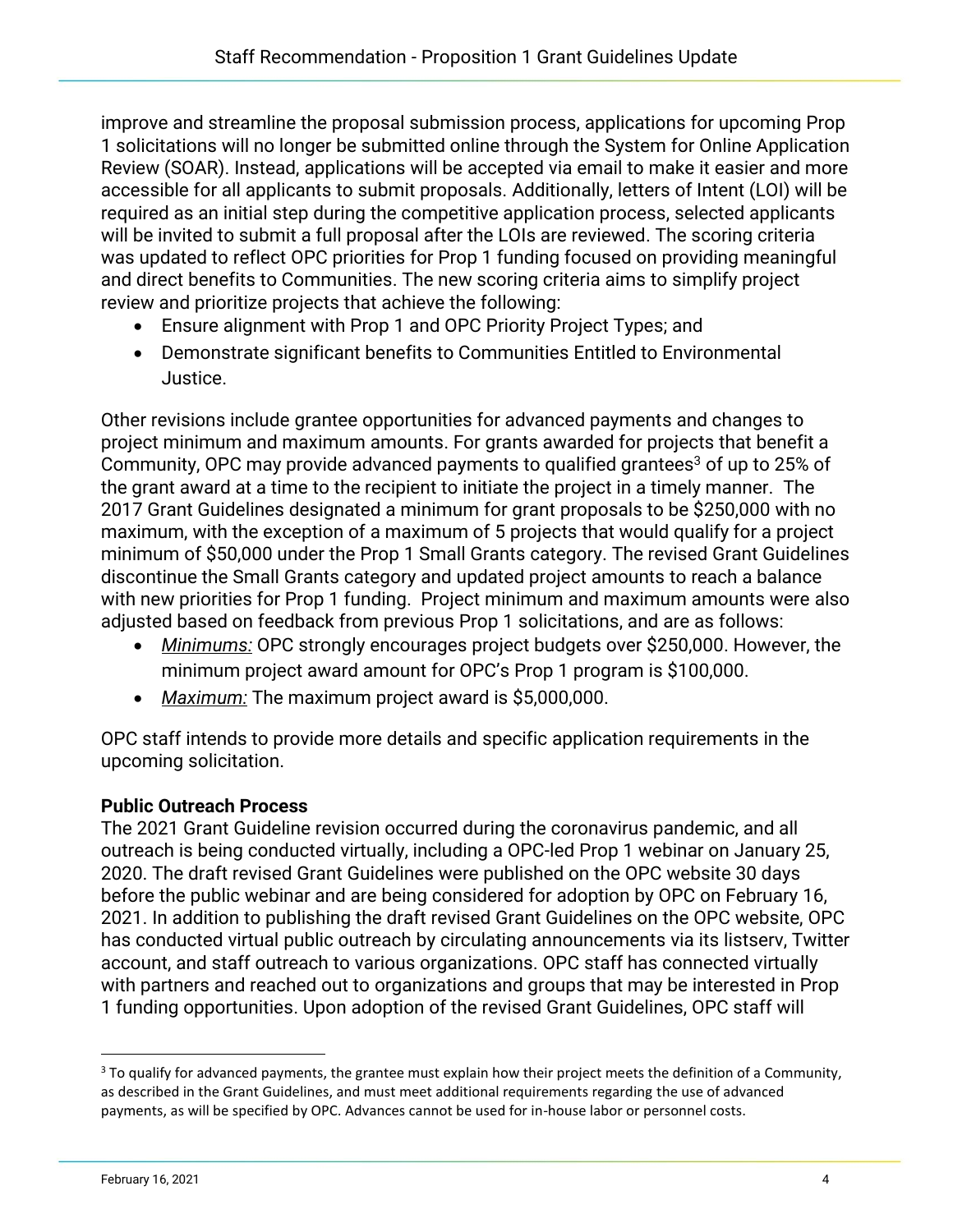continue virtual public outreach efforts to announce the availability of Prop 1 funding, with a focus on targeted outreach to Communities and Community-Based Organizations (CBOs).

#### **Public Comments Received and Revisions Made**

OPC provided the draft revised Grant Guidelines for public review and comment from December 23, 2020 through January 26, 2021. OPC received written comments via email, letter, and through webinar registration, as well as verbal comments at the January 25, 2021 webinar. In total, OPC received around 30 comments representing 15 organizations (see Exhibit B for public comments), and carefully considered all comments. A summary of the revisions made to the Guidelines to address comments is as follows:

#### *Revisions to add clarity*

Numerous comments requested additional minor clarifications of language in the Grant Guidelines. The Grant Guidelines were revised to provide additional clarity on issues including: whether planning or acquisition projects were eligible for funding, permitting requirements for proposed projects, and whether projects in the San Francisco (SF) Bay would be considered as "part of the coast".

OPC staff added language in the Guidelines to clarify that planning projects are eligible for Prop 1 funding and OPC will consider funding projects with both planning and implementation components. Design, engineering, and/or permitting could be considered planning components. Revisions also emphasized permitting requirements for projects with a combination of planning and implementation components are expected to have their permitting and CEQA complete before the implementation phase of the project. OPC recognizes that planning projects may not require permitting, and environmental documents and permitting for projects should be completed, as applicable to the proposed project.

OPC staff made revisions to clarify that proposed acquisition projects are eligible for Prop 1 funding, with the added caveat that proposed acquisition projects will only be funded for the acquisition component. OPC will not fund projects that have both an acquisition and implementation or construction component for the acquired property. Based on previous Prop 1 solicitations, acquisition projects that include an implementation or construction component have had challenges that caused delays in project schedules and resource implications for OPC staff and grantees.

OPC staff explicitly clarified that projects in the SF Bay are considered eligible coastal projects. OPC developed [maps](https://www.opc.ca.gov/prop1/) to help applicants visualize OPC's priority geographical areas for funding, which include Communities in the SF Bay.

*Revisions to expand location criteria for projects, in relation to Communities served* OPC staff made revisions to expand the project location eligibility criteria to include projects outside of ½ mile from the Community's border and 3 miles of the coast that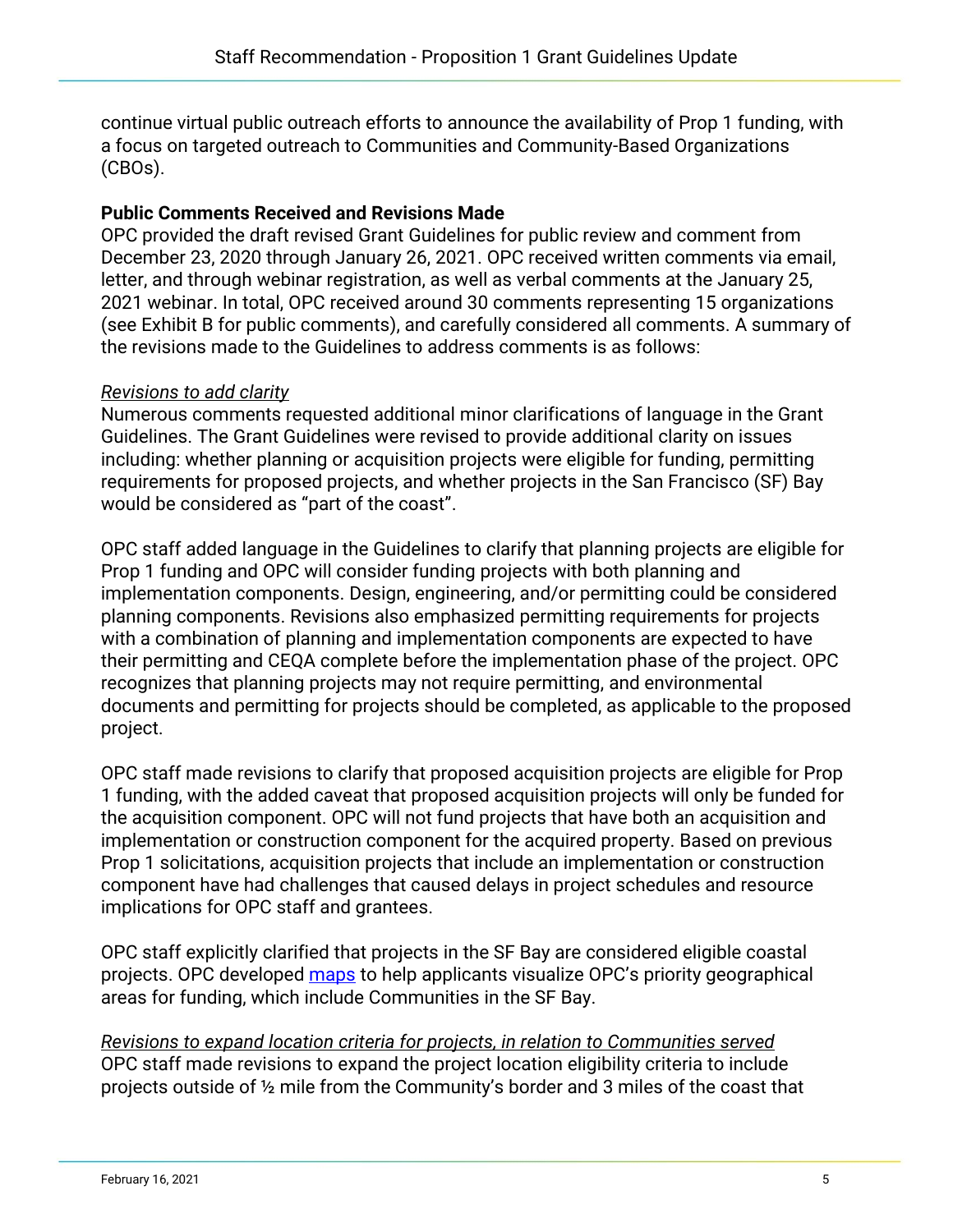demonstrate direct, meaningful benefits to Communities. OPC staff emphasized the need for applicants to demonstrate significant and intentional Community benefits for projects outside of OPC's priority geographical area to be considered for eligibility. Additionally, projects outside of OPC's priority geographical area must demonstrate environmental improvements that reach the coast and ocean.

#### *Revisions to better enable stakeholder Communities to participate*

OPC staff added Appendix F: Technical Assistance Resources, which lays out the advice and assistance that OPC staff can provide to all applicants during the solicitation period. This appendix is intended to provide applicants with information on how OPC staff can advise and assist them during the solicitation period as they develop their applications.

#### *Comments informing our solicitation process*

OPC also received comments about resources that will inform our solicitation process, and therefore, were not included in revisions to the Grant Guidelines. These comments included questions on which type of project costs are allowed for Prop 1 funding, options for community engagement given Covid restrictions, and providing a guide for applicant best practices or FAQs to help organizations identify project partners in the application process. These are all valuable comments and OPC intends to provide a FAQ or guidance document, budget template, and other resources to assist applicants during the solicitation phase. Additionally, OPC is willing to work with applicants during these unprecedented times to ensure safety during the COVID pandemic.

#### *Comments not addressed in Guidelines*

OPC also received a comment that was not addressed in the revisions to the Grant Guidelines. The comment, and the rationale for retaining the approach laid out in the draft guidelines include:

• **Comment:** 25% of overall scoring is allocated for DAC/SDAC. A lot of beach communities do not fall into that and they will be losing on that 25% altogether. Do you have a recommendation on how, if they have serious problems, how they can benefit from this grant? How can those communities be more competitive?

**Response:** OPC is focusing its final round of Prop 1 funding on Communities Entitled to Environmental Justice (Communities). We are defining Communities more broadly than just DAC and SDAC by also including Communities in the top 20% of CalEnviroScreen results and Indian tribes (federally recognized or listed on the Native American Heritage Commission's California Tribal Consultation List). OPC recommends interested applicants to check if their project falls under any other aspects of what could be considered a 'Community' under these guidelines.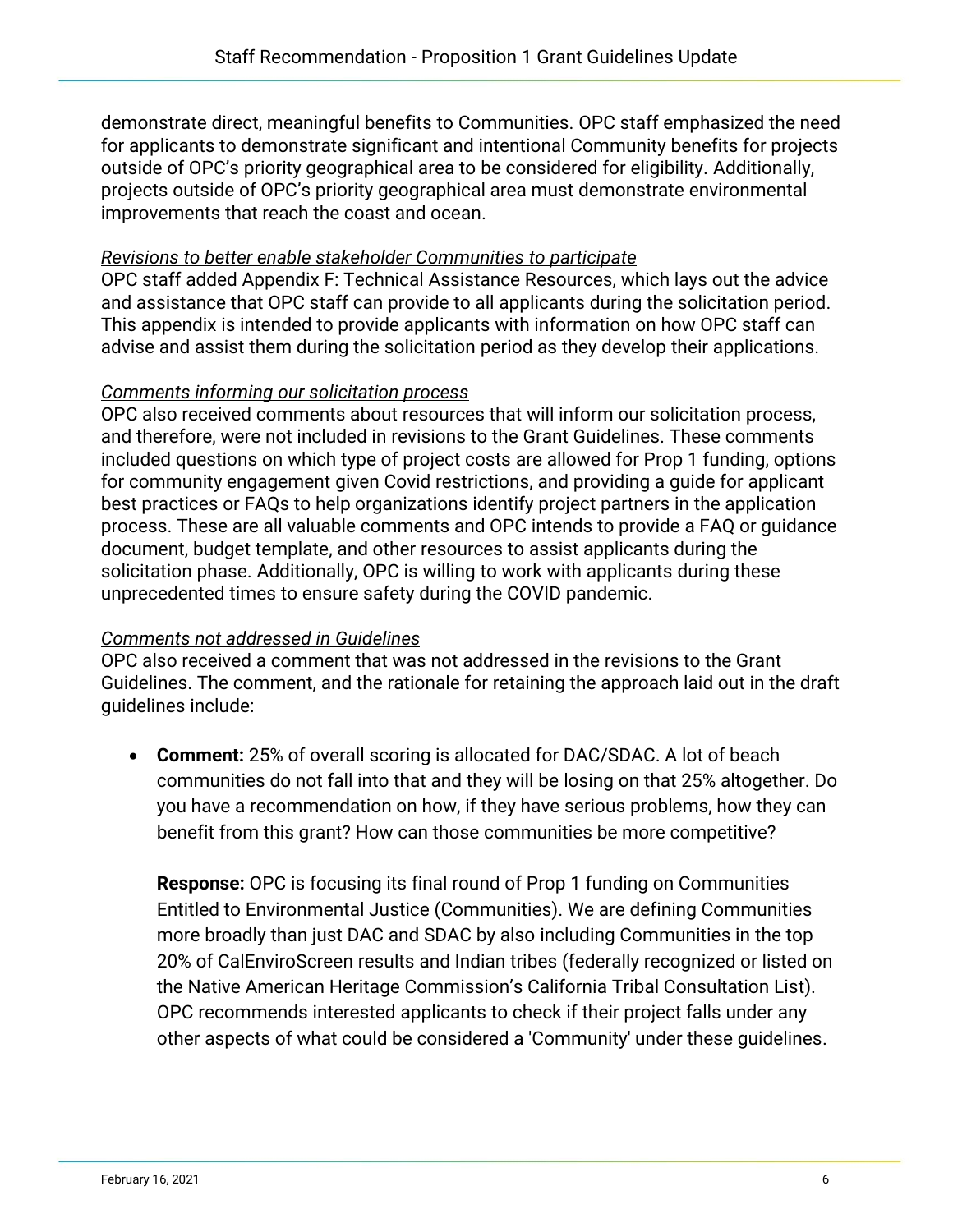#### **Project Timeline**

These revised Grant Guidelines are intended to remain through the duration of OPC's Prop 1 Grant Program. Pending OPC adoption of these revised Grant Guidelines, the anticipated general schedule for round 4 of competitive solicitations<sup>4</sup> is as follows:

| <b>Prop 1 Grant Program Project Solicitation Schedule for 2021</b> |                               |
|--------------------------------------------------------------------|-------------------------------|
| Grant Guidelines presented to the                                  | February 16, 2021             |
| Ocean Protection Council for approval                              |                               |
| Round 4 solicitations released                                     | March 1, 2021                 |
| (pending approval of Grant Guidelines)                             |                               |
| Round 4 letters of Intent due                                      | April 2021                    |
| Round 4 letters of Intent evaluated                                | <b>Second Quarter 2021</b>    |
| Round 4 full proposals due                                         | Third Quarter 2021            |
| Round 4 full proposals evaluated                                   | Third and Fourth Quarter 2021 |
| <b>OPC Meeting Consideration</b>                                   | Fourth Quarter 2021           |

## **CONSISTENCY WITH CALIFORNIA OCEAN PROTECTION ACT:**

The proposed program is consistent with the Ocean Protection Act, Division 26.5 of the Public Resources Code, because the funding will be provided for projects and activities that are consistent with trust-fund allowable projects, defined in Public Resources Code Section 35650(b)(2) as projects which:

- Eliminate or reduce threats to coastal and ocean ecosystems, habitats, and species
- Improve coastal water quality
- Allow for increased public access to, and enjoyment of, ocean and coastal resources, of those resources
- Improve management, conservation, and protection of coastal waters and ocean ecosystems
- Protect, conserve, and restore coastal waters and ocean ecosystems
- Address coastal water contamination from biological pathogens
- Provide funding for adaptive management, planning coordination, and other necessary activities to minimize the adverse impacts of climate change on California's ocean ecosystem

#### **CONSISTENCY WITH THE OPC'S STRATEGIC PLAN:**

This program implements strategic targets in Goal 2 and 3, within Objective 2.2: Enhance Engagement with Underserved Communities; Objective 2.3: Improve Coastal Access; Objective 3.1: Protect and Restore Coastal and Marine Ecosystems; and Objective 3.4: Improve Coastal and Ocean Water Quality. Specifically, projects funded by this program will support efforts towards achieving these targets:

<sup>&</sup>lt;sup>4</sup> Timing of grant rounds or solicitation periods also depends on budget allocations.